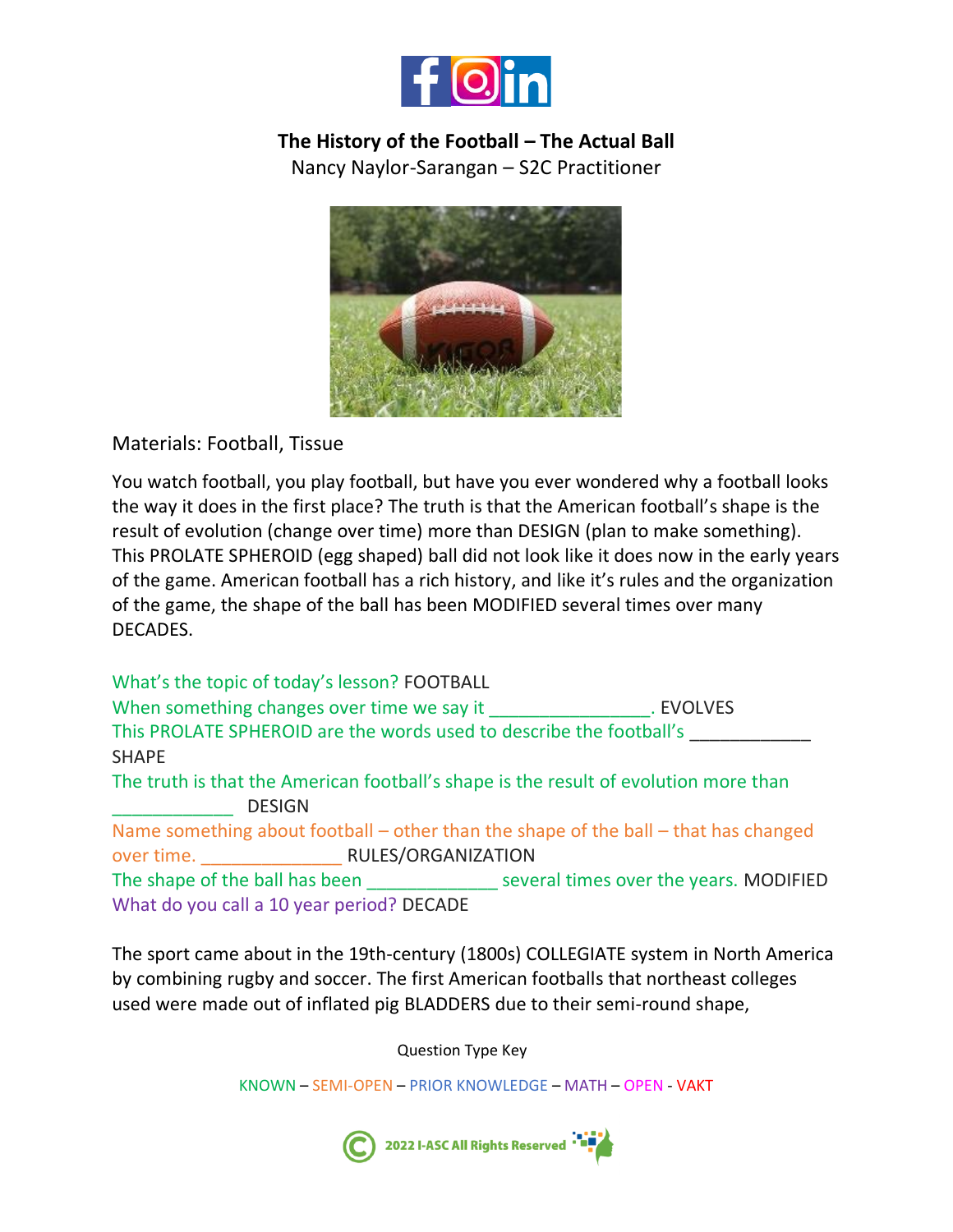

DURABILITY, (strong) and easy ACCESSIBILITY (easy to get.) In order to increase the lifespan of the ball, the pig bladder was ENCASED (covered) in CALFSKIN, sewn together, and laced tightly through eyelets to seal them up. These were also known as PIGSKIN balls even though they were made with the bladder, not the skin of a pig.

During what century did football begin? 19<sup>TH</sup> CENTURY/ 1800s Name one of the 2 sports that were combined to make American football. RUGBY/SOCCER The first American footballs were made out of pig BLADDERS Name one of the qualities that made pig bladders a good choice for footballs in the 19<sup>th</sup> century. SEMI-ROUND SHAPE/ DURABILITY/ ACCESSIBILITY To make a football, what were the pig bladders in encased in? CALFSKIN What is a calf? BABY COW What were the first footballs called? PIGSKINS



*<https://www.timetoast.com/timelines/fot-1a-deanna-v> <https://dailyapple.blogspot.com/2008/12/apple-356-footballs-shape.html>*

When pig bladders were first used, the balls were mostly round, similar in shape to traditional balls. It is said that shape changed from round to OVAL as the result of an inter-collegiate football game between RUTGERS and PRINCETON in 1869. These two teams had to stop their game several times just to REFLATE the football. This required reopening the leather encasing, reflating the pig bladder and sewing the encasing up

Question Type Key

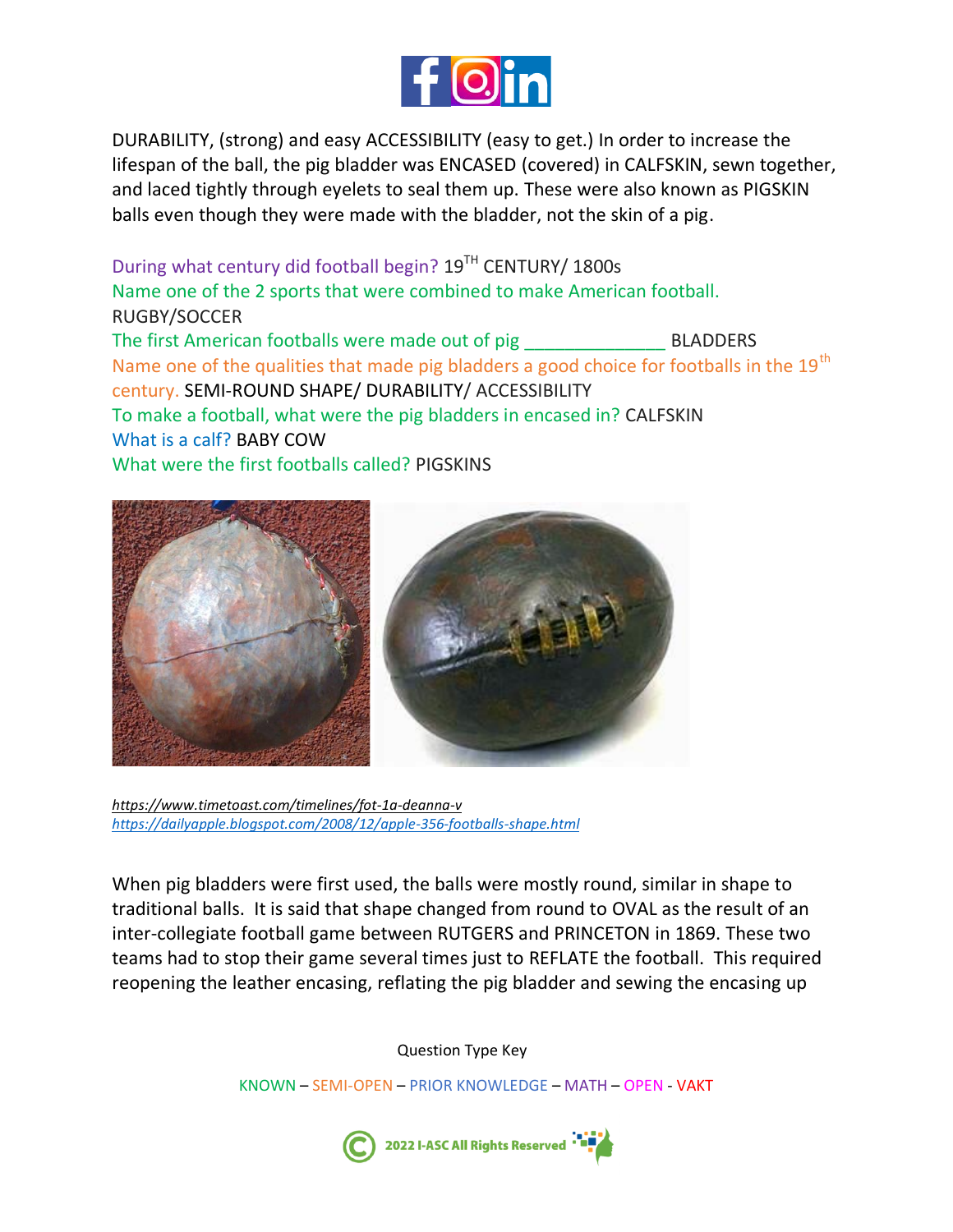

again. The players got so WEARY (tired/Impatient) of this effort that they decided to continue playing with the semi-DEFLATED ball, which resembled more of an oval. The shape of the football changed from round to **EXECUTE:** OVAL Name one of the college football teams in the game the text discusses. RUTGERS/PRINCETON In what year was the football game the text refers to? 1869 The two teams had to stop their game several times just to \_\_\_\_\_\_\_\_\_\_\_\_ the football. REFLATE The players grew of this effort. WEARY

They decided to continue playing with the **Example 20 ball.** SEMI-DEFLATED



*https://mentalitch.com/the-history-of-the-football-the-actual-ball/*

In 1905, the FORWARD PASS was added to the [rules](https://mentalitch.com/obscure-nfl-rules-we-had-no-idea-existed/) of football. The number of FATALITIES and injuries throughout collegiate football games was increasing and organizers hoped that adding forward throws to the game would make playing football less DANGEROUS. This new rule which added the throwing the ball forced football creators to make the ball more AERODYNAMICS so it could be passed easily. When the changes were made, and the ball took on its prolate spheroid shape, it was much easier for the players to grip the ball with one hand and throw a perfect SPIRAL (spinning around a center point).

Question Type Key

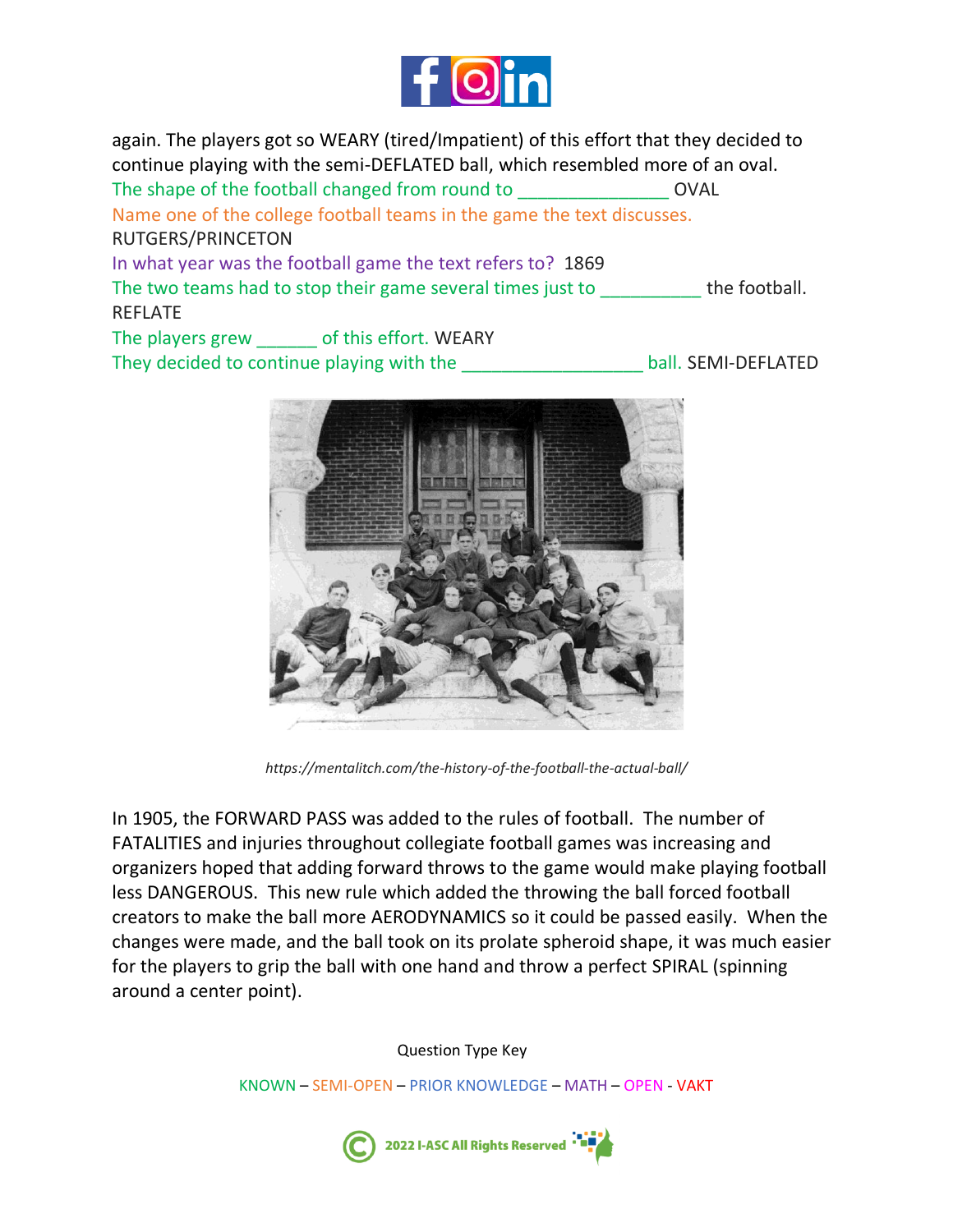

What was added to the game of football in 1905? FORWARD PASS/FORWARD THROW The number of The number of throughout collegiate games was increasing. INJURIES/FATALITIES

Organizers hoped that adding forward throws to the game would make playing football less \_\_\_\_\_\_\_\_\_\_\_\_\_\_\_ DANGEROUS

Football creators needed to make the ball more **AERODYNAMICS** Name something that is usually designed to be aerodynamic. AIRPLANE, HELICOPTER, DRONE, CAR

It was easier for players to grip the ball with one Theorem 2011. HAND It was also easier for the players to throw a perfect SPIRAL

VAKT: Show how the ball moves in a spiral

VAKT: Try to throw a tissue and then throw a ball. Which is more aerodynamic? Look at the picture below. This is what players in the 1800s would wear to play football. What piece of equipment, designed protect players from serious injuries, is missing? HELMET

Concussions among football players are still very common. What changes could be made so they occur less often? Do you think people will support making changes in football so that it is safer? Why or why not?



*https://mentalitch.com/the-history-of-the-football-the-actual-ball/*

Question Type Key

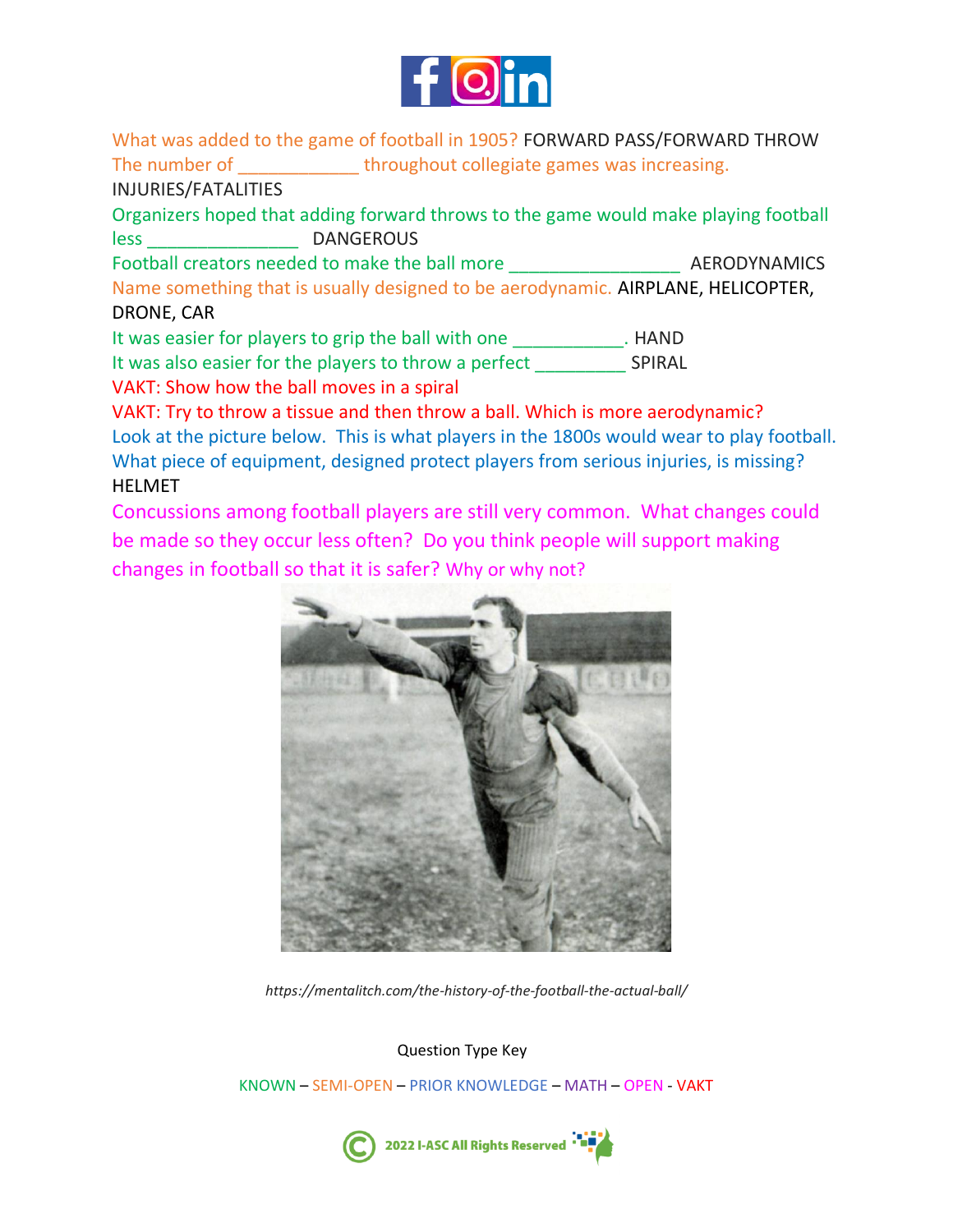

Players and organizers also were finding that the size and shapes of these original footballs were INCONSISTENT because every inflated bladder was different. So the inner pig bladder was replaced with vulcanized (chemical process) RUBBER, but its LEATHER encasing remained the same. The laces which were used to sew up the exterior encasing are still part of footballs today, but now they are there to help the players grip the ball. Overall, they kept the AESTHETICS (looks/appearance) of the ball the same but they STANDARDIZED the ball's shape and size.

Players and organizers also were finding that the size and shapes of these original footballs were **EXECUTE:** INCONSISTENT The pig bladder was replaced with vulcanized The pig bladder was replaced with vulcanized What do you call the material made out of animal skin? LEATHER The stitching used to be to seal the encasing but now it is there to help the players the ball. GRIP Overall they kept the \_\_\_\_\_\_\_\_\_\_\_\_\_ of the football the same. AESTHETICS/APPEARANCE/LOOKS The football makers **The football makers** (made it the same) the size and shape of the football. STANDARDIZED

Up until the 1950s, all the balls that were used in the night games were white or had white stripes because there wasn't much stadium lighting back then, and white game balls increased the VISIBILITY. As stadium lighting improved, the NFL chose to use the stripe-less ball to DISTINGUISH itself from the business of college football. White stripes are still on footballs in college sports and other minor LEAGUES. Many people find that the stripes helpful when they are learning proper hand placement to grip, throw and catch the ball.

| They used white game balls at night because they increased                                                                                      | <b>VISIBILITY</b>             |
|-------------------------------------------------------------------------------------------------------------------------------------------------|-------------------------------|
| The NFL now uses a stripe-less ball to                                                                                                          | itself from college football. |
| <b>DISTINGUISH</b>                                                                                                                              |                               |
| White stripes are still on footballs in college sports and other minor                                                                          |                               |
| LEAGUES.                                                                                                                                        |                               |
| Many people find that the stripes helpful when they are learning proper hand                                                                    |                               |
| the ball. GRIP/ THROW/ CATCH<br>placement to a state of the state of the state of the state of the state of the state of the state of the state |                               |
| VAKT: Point to the picture below that would be used in professional (NFL) football?                                                             |                               |

Question Type Key

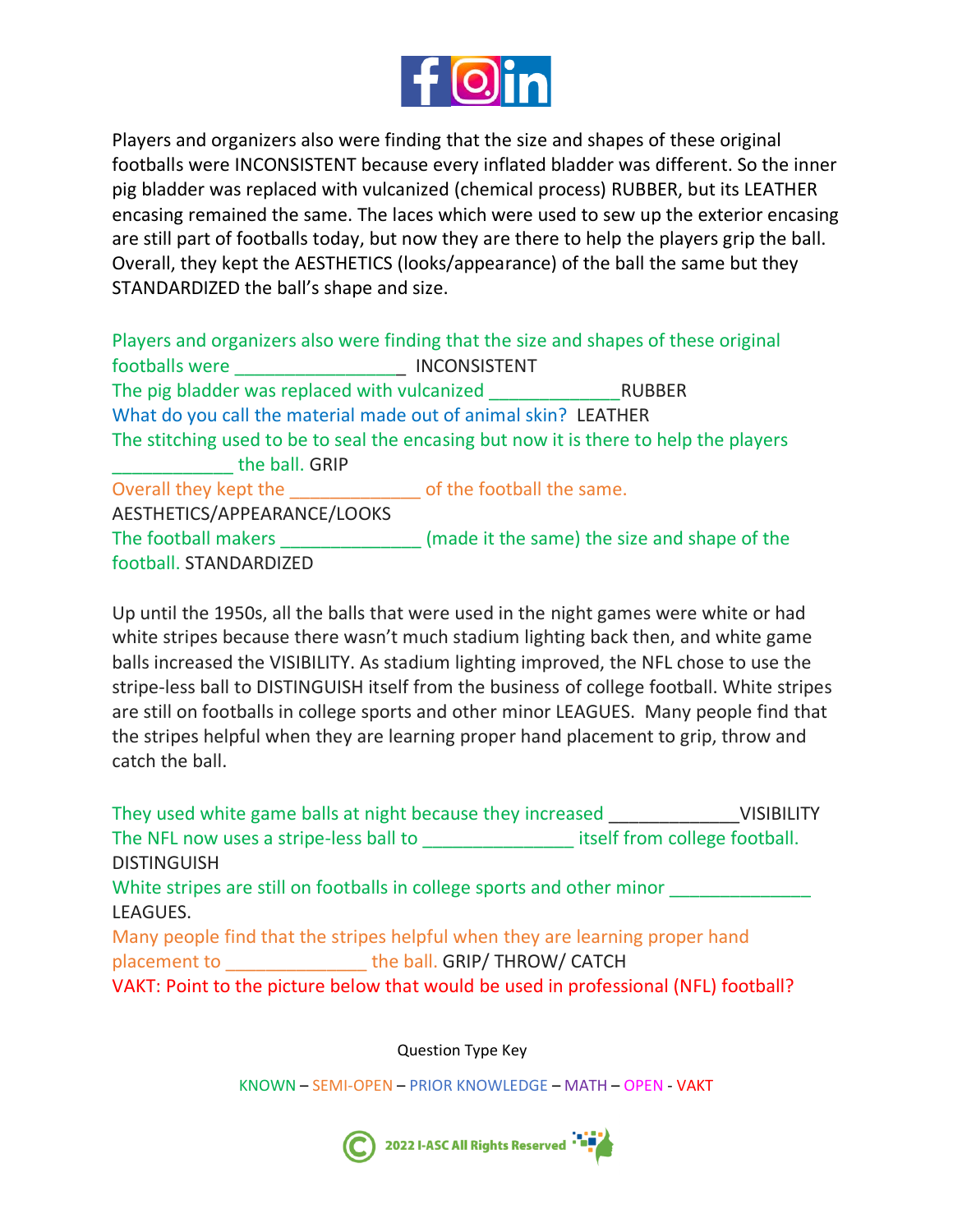



https://becomeacouponqueen.com/wilson-nfl-super-grip-football/ <https://confessionsofasportscaster.blogspot.com/2017/08/another-year-fighting-college-football.html>

The official football of NFL is made by WILSON football factory in Ada, Ohio. The factory isn't AUTOMATED – as all the official game balls are HANDMADE by about 120 employees. The leather used to make the ball is sourced from cowhides from Nebraska, Iowa, and Kansas – it is then tanned with the company's "Top Secret" football tanning procedure. The ball is made up of four pieces of stamped leather and a SYNTHETIC bladder. The ball has a PEBBLE GRAIN texture for enhanced grip and increased friction. The encasing is also hand-laced with a single piece of vinyl without any knots. The Wilson Sporting Goods factory produces about 4,000 footballs each day.



*https://www.forelle.com/american-football/balls/adult/wilson-wtf1758xbnf-nfl-throwback-32-team-logo/16998*/

What is the name of the company that makes the official football of the NFL? WILSON What state is the Wilson factory in? Ohio

Question Type Key

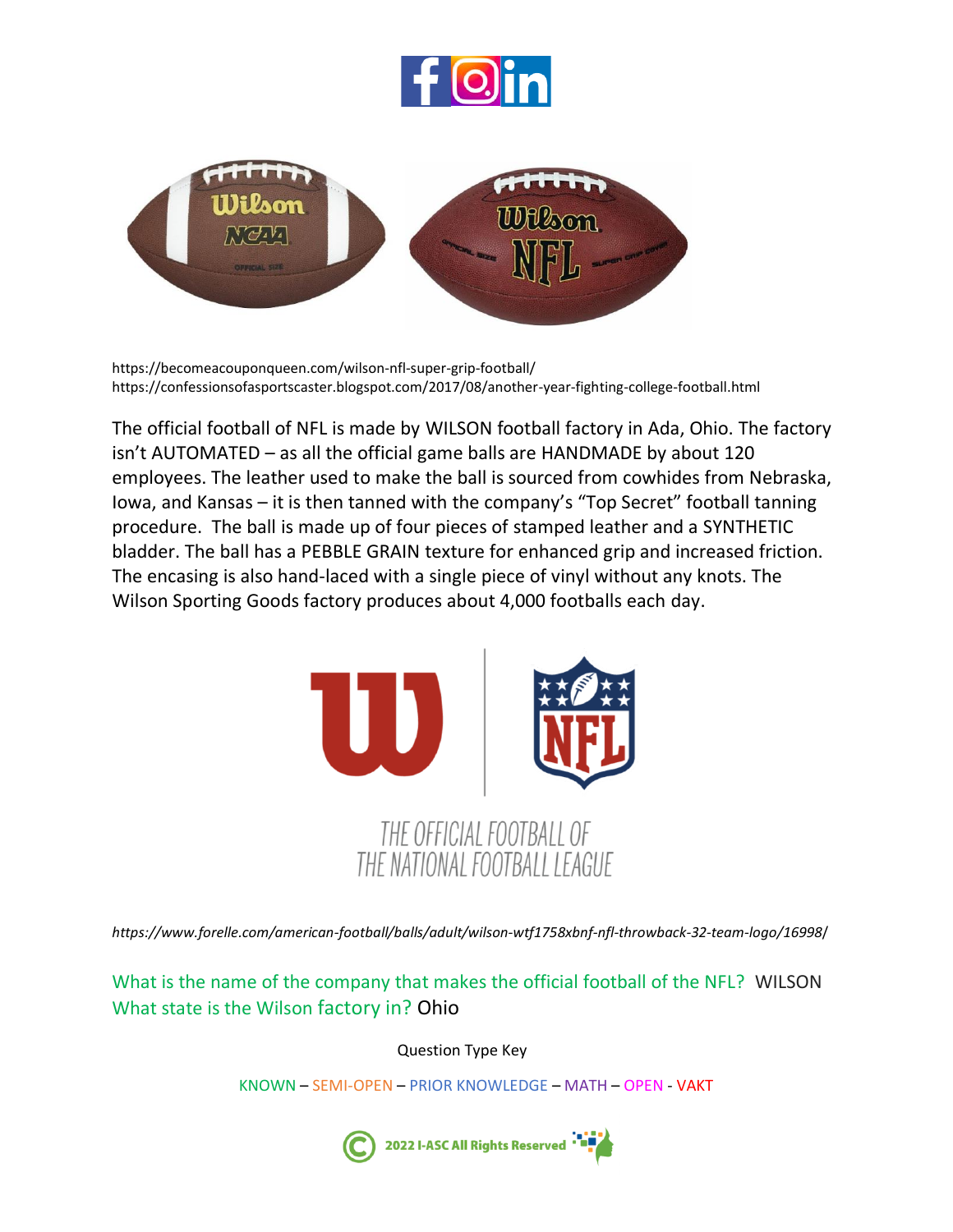

What do they call the process for turning animal skin into leather? TANNING The footballs are not made with robots and computers, they are  $\rho$  by people. HANDMADE From what state is the cowhide used in making Wilson footballs? NEBRASKA, IOWA, KANSAS The Wilson factory refers to its tanning procedure as **TOP SECRET** The Wilson football is made up of four pieces of stamped leather and a \_\_\_\_\_\_\_\_\_\_\_\_\_bladder. SYNTHETIC How does the text describe the texture of a football? PEBBLE GRAIN Name one purpose for the pebble grain texture. ENHANCED GRIP/INCREASED FRICTION How many footballs does the Wilson Sporting Goods Company produce per day? 4000/ FOUR THOUSAND

## Creative Writing

Why do you think people value handmade items over things that are made through automation? Is there anything you think should always be handmade?

Like the football, almost everything around us evolves over time. What kind of changes do you imagine you may see in sports in the year 2050?



Nancy Naylor-Sarangan is a S2C practitioner. She has a varied educational and work background as a Communication Disorders Assistant, a Massage Therapist, an Activity Therapist and a Nutrition Consultant. She is the mother of an emerging speller and lives with her husband and daughter in Southwestern Ohio.

## Sources:

<https://mentalitch.com/the-history-of-the-football-the-actual-ball/> <https://www.sportsnhobbies.org/were-footballs-ever-made-of-pig-skin.htm> <https://www.sportsrec.com/do-college-footballs-stripes-7534480.html>

Question Type Key